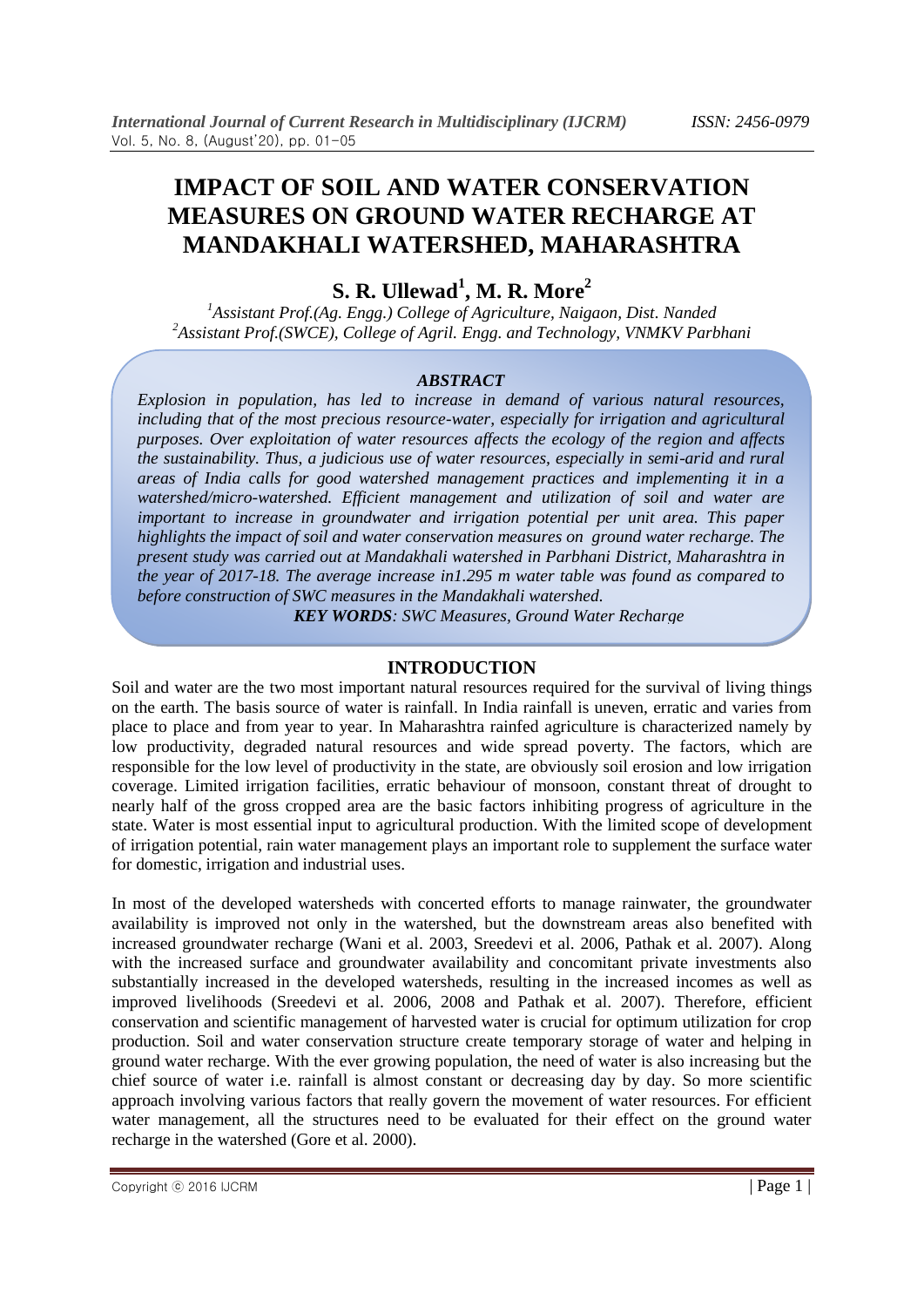## **METHODOLOGY**

Mandakhali watershed is situated in Parbhani District of Maharashtra State. It is located 16 km towards West from District headquarters. The jurisdiction of Mandakhali encompasses watershed 19°14'N latitude and 76°38'E longitude at 400 m from mean sea level. The watershed comes under assured rainfall zone. The total geographical area of Mandakhali watershed was 2167.03 ha, out of that 1920 ha area was under cultivation. The topography was flat to undulating. The general slope of cultivable land ranges from 1 to 3 per cent while slope of non-cultivable land ranges from 3 to 15 per cent. The average annual rainfall ranges from 750-800 mm, which is uneven, erratic and varies from year to year. South-West monsoon is the major source of rainfall and about 90 per cent rainfall receives during monsoon season i.e. from the month of June to October.

| Sr. No. | Name of SWC Structures           | No. of structures or Area |  |  |  |  |
|---------|----------------------------------|---------------------------|--|--|--|--|
|         | <b>Graded Bunds</b>              | $250$ ha                  |  |  |  |  |
|         | <b>Farm Ponds</b>                | $15$ No.                  |  |  |  |  |
|         | Deep Continuous Contour Trenches | 66 ha                     |  |  |  |  |
|         | Cement Nala Bunds                | 9 No.                     |  |  |  |  |

#### **Table 1: Soil and Water Conservation Measures at Mandakhali watershed**

#### **Measurement of water table level:**

In the study area of five observations wells, which located in the zone of influence of the SWC measures were selected for ground water level monitoring. Water levels in the wells were monitored fortnightly from the 15<sup>th</sup> June 2017 to 15<sup>th</sup> May 2018. The information regarding the water levels in wells before village development was collected from Office of TAO, Department of Agriculture, Parbhani. The water levels of selected wells before and after development of SWC measures were compared.

## **RESULTS AND DISCUSSION**

The data on water level in open wells W1, W2 and W3 located at downstream side of CNBs is presented in Table 2.

**Table 2: Water level in the selected wells located at downstream side of CNBs during the year 2017-18**

|        |                                        | Depth of impounded water level in the well |                |       |         |       |       |                     |                |       |  |
|--------|----------------------------------------|--------------------------------------------|----------------|-------|---------|-------|-------|---------------------|----------------|-------|--|
|        |                                        | (m)                                        |                |       |         |       |       | Increase in water   |                |       |  |
| Sr. No | <b>Observation date</b>                | Post development<br>Pre development        |                |       |         |       |       | $table$ depth $(m)$ |                |       |  |
|        |                                        | 2014-15                                    |                |       | 2017-18 |       |       |                     |                |       |  |
|        |                                        | $W_1$                                      | W <sub>2</sub> | $W_3$ | $W_1$   | $W_2$ | $W_3$ | $W_1$               | W <sub>2</sub> | $W_3$ |  |
| 1.     | $\overline{15}^{\text{th}}$ June, 2017 | 0.70                                       | 0.55           | 0.70  | 1.26    | 0.96  | 1.20  | 0.56                | 0.41           | 0.50  |  |
| 2.     | $30th$ June                            | 0.82                                       | 0.72           | 0.83  | 1.44    | 1.05  | 1.29  | 0.62                | 0.33           | 0.46  |  |
| 3.     | $15th$ July                            | 0.95                                       | 0.85           | 0.95  | 1.59    | 1.20  | 1.44  | 0.64                | 0.35           | 0.49  |  |
| 4.     | $30th$ July                            | 1.02                                       | 0.97           | 1.05  | 1.74    | 1.29  | 1.53  | 0.72                | 0.32           | 0.48  |  |
| 5.     | $15th$ August                          | 1.28                                       | 1.10           | 1.20  | 1.95    | 1.53  | 1.68  | 0.67                | 0.43           | 0.48  |  |
| 6.     | $30th$ August                          | 5.50                                       | 4.50           | 5.35  | 9.00    | 6.30  | 9.30  | 3.50                | 1.80           | 3.95  |  |
| 7.     | $15th$ September                       | 8.40                                       | 6.22           | 9.00  | 10.5    | 8.40  | 12.01 | 2.11                | 2.18           | 3.01  |  |
| 8.     | $30th$ September                       | 7.50                                       | 5.65           | 7.85  | 9.30    | 8.11  | 10.51 | 1.80                | 2.46           | 2.66  |  |
| 9.     | $15th$ October                         | 6.85                                       | 4.80           | 6.97  | 8.70    | 7.50  | 9.30  | 1.85                | 2.70           | 2.33  |  |
| 10.    | $\overline{30}^{th}$ October           | 6.30                                       | 4.15           | 6.35  | 7.80    | 6.60  | 7.80  | 1.50                | 2.45           | 1.45  |  |
| 11.    | $15th$ November                        | 5.45                                       | 3.85           | 5.00  | 6.60    | 5.70  | 6.00  | 1.15                | 1.85           | 1.00  |  |
| 12.    | $30th$ November                        | 4.30                                       | 3.48           | 3.20  | 5.10    | 4.20  | 4.50  | 0.80                | 0.72           | 1.30  |  |

 $\text{Copyright} \odot$  2016 IJCRM  $\vert$  Page 2  $\vert$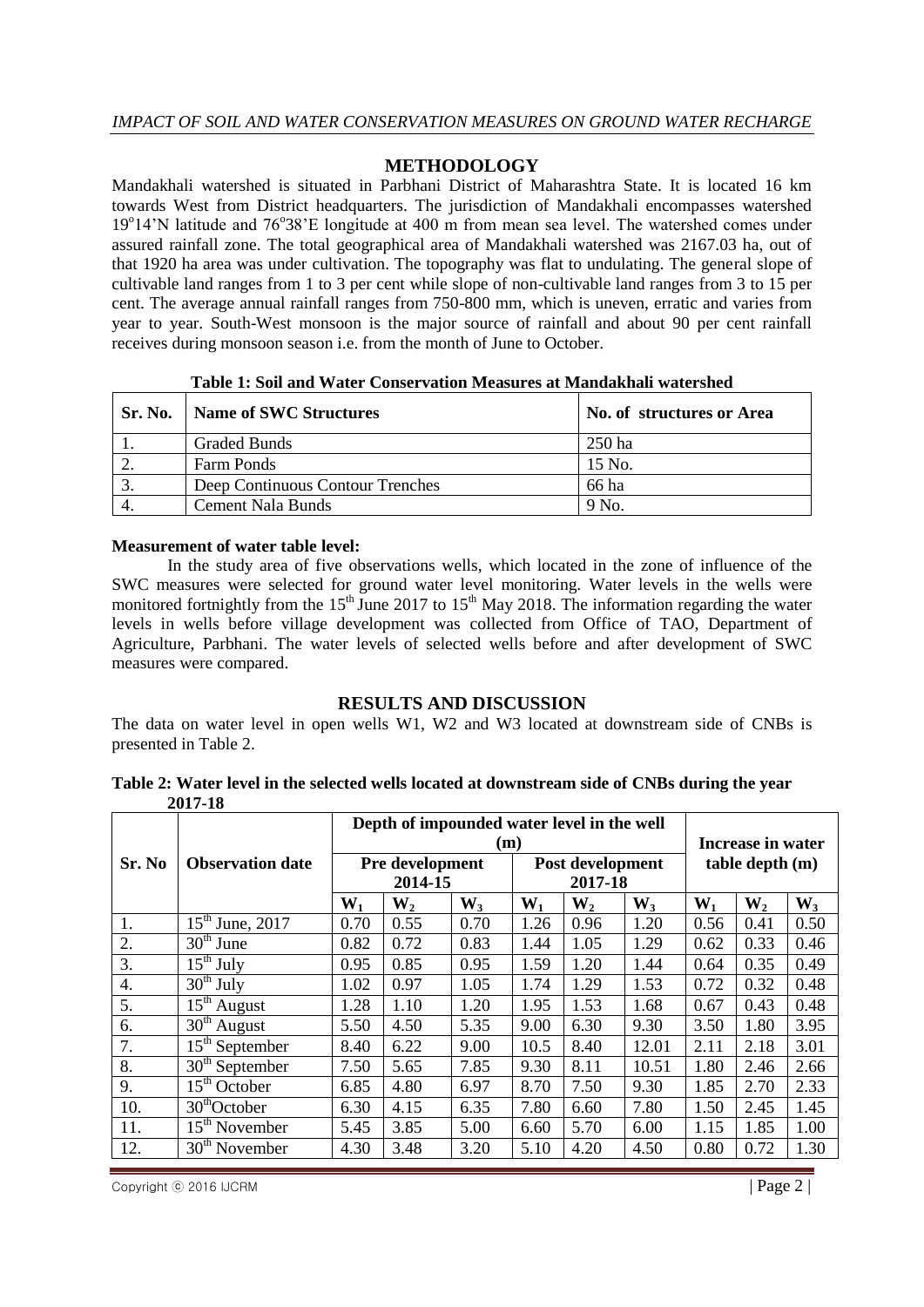| 13.                             | $15^{\text{th}}$<br>December      | 2.52 | 2.20 | 2.45 | 3.90 | 3.30 | 3.60  | 1.38 | 1.10 | 1.15 |
|---------------------------------|-----------------------------------|------|------|------|------|------|-------|------|------|------|
| 14.                             | $30^{\text{th}}$<br>December      | 1.80 | 1.75 | 1.90 | 2.40 | 2.85 | 2.70  | 0.60 | 1.12 | 0.80 |
| 15.                             | $15^{\text{th}}$<br>January, 2018 | 1.50 | 1.45 | 1.48 | 2.22 | 2.55 | 2.41  | 0.72 | 1.10 | 0.93 |
| 16.                             | $30^{\text{th}}$<br>January       | 1.32 | 1.25 | 1.30 | 2.10 | 2.25 | 2.22  | 0.78 | 1.00 | 0.92 |
| 17.                             | $15^{\rm th}$<br>February         | 1.21 | 1.15 | 1.22 | 1.95 | 1.95 | 2.05  | 0.70 | 0.80 | 0.83 |
| 18.                             | 1 <sup>st</sup><br>March          | 1.10 | 1.07 | 1.05 | 1.85 | 1.80 | 1.85  | 0.75 | 0.73 | 0.80 |
| 19.                             | $15^{\text{th}}$<br>March         | 1.04 | 1.00 | 1.01 | 1.68 | 1.70 | 1.68  | 0.64 | 0.70 | 0.67 |
| 20.                             | $30th$ March                      | 0.95 | 0.90 | 0.94 | 1.55 | 1.55 | 1.55  | 0.60 | 0.65 | 0.61 |
| 21.                             | $15^{\text{th}}$<br>April         | 0.80 | 0.75 | 0.85 | 1.50 | 1.45 | 1.48  | 0.70 | 0.70 | 0.63 |
| 22.                             | 30 <sup>th</sup><br>April         | 0.72 | 0.68 | 0.75 | 1.42 | 1.38 | 1.45  | 0.70 | 0.70 | 0.70 |
| 23.                             | $15^{\text{th}}$<br>May, 2018     | 0.70 | 0.65 | 0.72 | 1.35 | 1.30 | 1.40  | 0.65 | 0.65 | 0.68 |
| Average increase in water table |                                   |      |      |      |      |      | 1.103 |      |      |      |

Data presented in Table 2 revealed that, before development of SWC measures in 2014-15, depth of water level in three selected wells,  $W_1$ ,  $W_2$  and  $W_3$  was too much below from ground surface. Water level depth in  $W_1$ ,  $W_2$  and  $W_3$  wells was found in the range 0.70-8.40 m, 0.55-6.22 m and 0.70-9.00 m respectively.

After development of SWC works, runoff water was harvested at different water harvesting structures which helped to increase the water table of the wells which were situated in the zone of influence of these structures. In the year 2017-18, depth of water level in wells  $W_1$ ,  $W_2$  and  $W_3$  was observed in the range 1.26-10.5 m, 0.96-8.40 m and 1.20-12.01 m respectively.

It could be seen from Table 2 that there was increase in water table in all wells after construction soil and water conservation measures. Increase in water level of  $W_1$ ,  $W_2$  and  $W_3$  wells was found in the range 0.56-3.50 m, 0.32-2.70 m and 0.46-3.95 m respectively. On an average increase in 1.103 m water table depth was found in the area influencing in the zone of CNBs at post development stage.

## **Effect of graded bunds and farm pond:**

The data on water level fluctuation in two open wells located in influencing area of graded bunds and farm ponds is presented in Table 3.

|        |                                  |                | Depth of impounded water level in the<br>well $(m)$       | Increase in water       |       |                |       |  |
|--------|----------------------------------|----------------|-----------------------------------------------------------|-------------------------|-------|----------------|-------|--|
| Sr. No | <b>Observation date</b>          |                | Post development<br>Pre development<br>2014-15<br>2017-18 |                         |       | table(m)       |       |  |
|        |                                  | $\mathbf{W}_4$ | $W_5$                                                     | $\mathbf{W}_4$<br>$W_5$ |       | $\mathbf{W}_4$ | $W_5$ |  |
| 1.     | $15th$ June 2017                 | 0.62           | 0.73                                                      | 0.93<br>1.35            |       | 0.31           | 0.62  |  |
| 2.     | $30th$ June                      | 0.68           | 0.80                                                      | 1.02                    | 1.47  | 0.34           | 0.67  |  |
| 3.     | $\overline{15}^{\text{th}}$ July | 0.75           | 0.93                                                      | 1.17                    | 1.62  | 0.42           | 0.69  |  |
| 4.     | $30th$ July                      | 0.83           | 1.02                                                      | 1.26<br>1.74            |       | 0.43           | 0.72  |  |
| 5.     | $15th$ August                    | 0.97           | 1.10                                                      | 1.41<br>1.90            |       | 0.44           | 0.80  |  |
| 6.     | $30th$ August                    | 2.20           | 4.85                                                      | 5.70                    | 9.60  | 3.50           | 4.75  |  |
| 7.     | $15th$ September                 | 3.95           | 6.77                                                      | 7.50                    | 12.31 | 3.55           | 5.54  |  |
| 8.     | $30th$ September                 | 4.17           | 6.90                                                      | 6.60                    | 10.81 | 2.43           | 3.91  |  |
| 9.     | $15th$ October                   | 4.03           | 6.25                                                      | 5.70                    | 9.00  | 1.67           | 2.75  |  |
| 10.    | $30th$ October                   | 3.87           | 5.08                                                      | 5.10<br>7.20            |       | 1.23           | 2.12  |  |
| 11.    | $15th$ November                  | 2.95           | 3.35                                                      | 5.40<br>4.50            |       | 1.55           | 2.05  |  |

**Table 3: Water levels in two open wells located at influencing area of graded bunds and farm ponds**

 $\text{Copyright} \odot$  2016 IJCRM  $\vert$  Page 3  $\vert$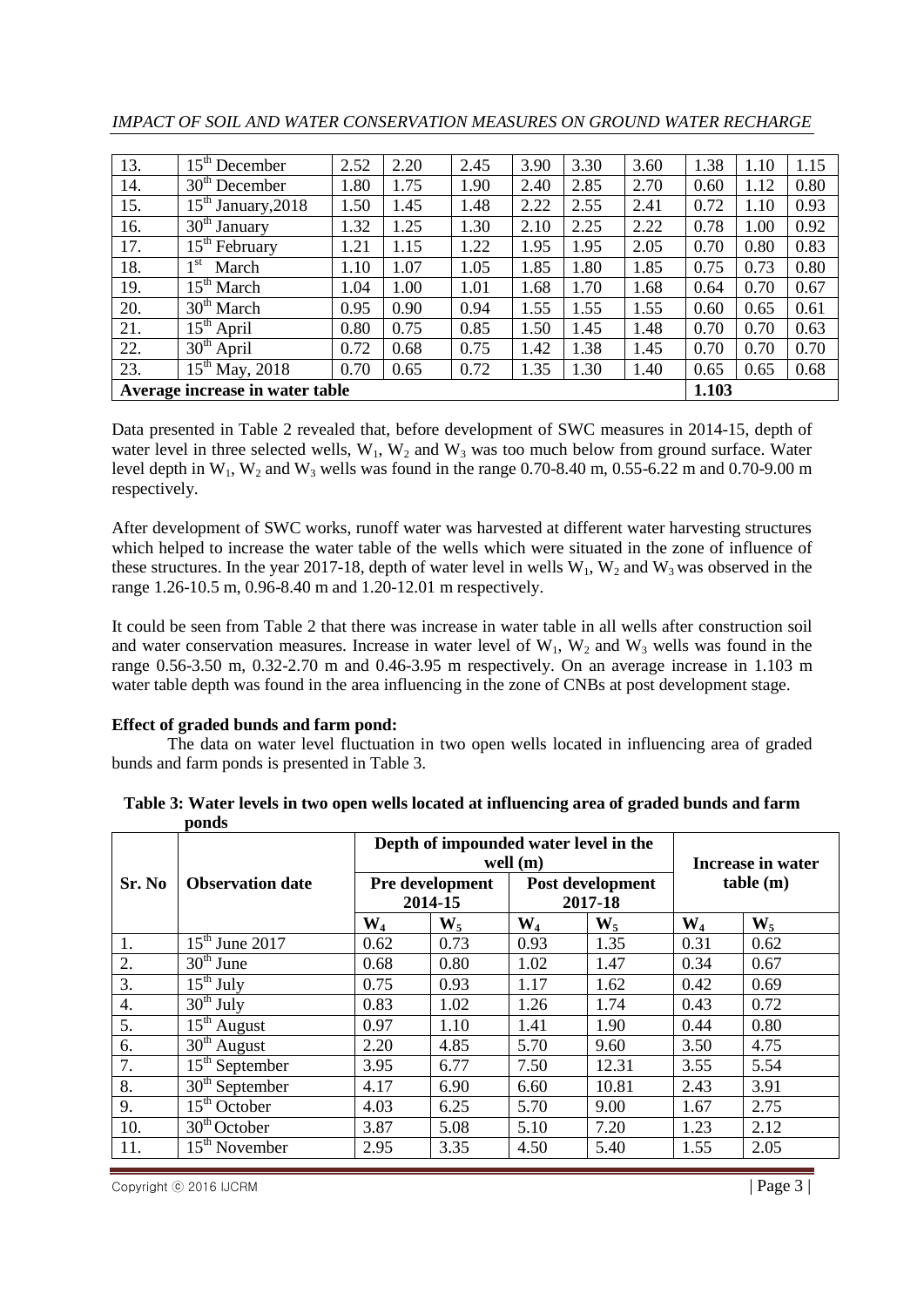| 12.                             | $30th$ November                            | 2.70 | 3.20 | 3.60 | 4.80 | 0.90 | 1.60 |
|---------------------------------|--------------------------------------------|------|------|------|------|------|------|
| 13.                             | $15th$ December                            | 2.18 | 3.06 | 3.00 | 5.10 | 0.82 | 2.04 |
| 14.                             | 30 <sup>th</sup> December 2017             | 1.98 | 2.90 | 2.70 | 4.50 | 0.72 | 1.60 |
| 15.                             | $\overline{15}$ <sup>th</sup> January 2018 | 1.65 | 2.25 | 2.25 | 4.20 | 0.60 | 1.95 |
| 16.                             | $30th$ January                             | 1.38 | 2.00 | 2.10 | 3.60 | 0.72 | 1.60 |
| 17.                             | $15th$ February                            | 1.25 | 1.82 | 2.01 | 3.30 | 0.76 | 1.48 |
| 18.                             | 1 <sup>st</sup><br>March                   | 1.17 | 1.63 | 1.95 | 3.00 | 0.78 | 1.37 |
| 19.                             | 15 <sup>th</sup> March                     | 1.11 | 1.51 | 1.82 | 2.85 | 0.71 | 1.34 |
| 20.                             | $30th$ March                               | 1.00 | 1.25 | 1.70 | 2.80 | 0.70 | 1.55 |
| 21.                             | $15th$ April                               | 0.91 | 1.10 | 1.55 | 2.77 | 0.64 | 1.67 |
| 22.                             | $30th$ April                               | 0.78 | 1.02 | 1.42 | 2.70 | 0.64 | 1.68 |
| 23.                             | $15th$ May 2018                            | 0.72 | 0.90 | 1.32 | 2.61 | 0.60 | 1.71 |
| Average increase in water table |                                            |      |      |      |      |      |      |

Data presented in Table 3 revealed that, before development of SWC works in the year 2014-15, water depth in both the open wells  $W_4$  and  $W_5$  located in influencing area of graded bunds and farm ponds was too much below from ground surface and was found in the range 0.62-4.17 m and 0.73- 6.90 m respectively. After development of SWC works maximum runoff water was harvested in the impounding area of farm ponds which helped to build up the water table of these wells In year 2017- 18, water level in both the wells  $W_4$  and  $W_5$  was observed in the range 0.93-7.50 m and 1.35-12.31 m respectively. Increase in water table of wells  $W_4$  and  $W_5$  after construction of soil and water conservation works was observed and it was found in the range 0.31-3.55 m and 0.62-5.54 m respectively. On an average increase in 1.487m water table depth at the area influencing in the zone of graded bunds and farm ponds was observed.

The average increase in1.295 m water table was found as compared to before construction of SWC measures in the Mandakhali watershed.

## **CONCLUSIONS**

Various soil and water conservation measures such as graded bunds, cement nala bunds, farm ponds constructed through Jalyukt Shivar Abhiyan at Mandakhali watershed are helped to build ground water table under their influencing area. The average increase in1.295 m water table was found as compared to the situation before construction of SWC measures in the Mandakhali watershed.

## **Literature Cited:**

- [1] Abuj, M. D., Magar P. A., Bombale V. T., Bhutada S. H. and P. R. Bhandari (2010).Impact of soil and water conservation structures on ground water recharge in Darakwadi watershed. International J. Agriculture Engineering, 3(1): 121-124.
- [2] Bombale, V. T., More M. R. and D. M. Mahale (2012). Evaluation of earthen nala bunds for the Konkan region of Maharashtra state. International Journal of Agricultural Engineering, 5(1): 25-27.
- [3] Bombale, V. T., More M. R. and D. M. Mahale (2012). Evaluation of cement plugs in Konkan region of Maharashtra state. International Journal of Agricultural Engineering, 5(1): 55-57.
- [4] Deshmukh, A. P. (2010). Evaluation of watershed development programme implemented in Attharwadi watershed.International J. of Agricultural Engineering, 3(2) : 205 -208
- [5] Gore, K.P., Pendke, M.S. and Jallawar, D.N. (2000). Impact assessment of soil and water conservation structure in Darakwadi watershed, Karnataka. J. agric. Sci., 13(3) : 676- 681.
- [6] Pathak P, Wani SP, Sudi R, Chourasia AK, Singh SN and Kesava Rao AVR. (2007). Rural prosperity through integrated watershed management: A case study of Gokulpura-Goverdhanapura in eastern Rajasthan. Global Theme on Agroecosystems Report no. 36, Patancheru 502324, Andhra Pradesh, India: International Crops Research Institute for the Semi Arid Tropics. Pp 52
- [7] Pendke, M.S., Gore, K.P. and Jallawar, D.N. (1998). Impact of watershed development on farming community. Karnatka J. agric. Sci., 12(1-4 combined):118-122.